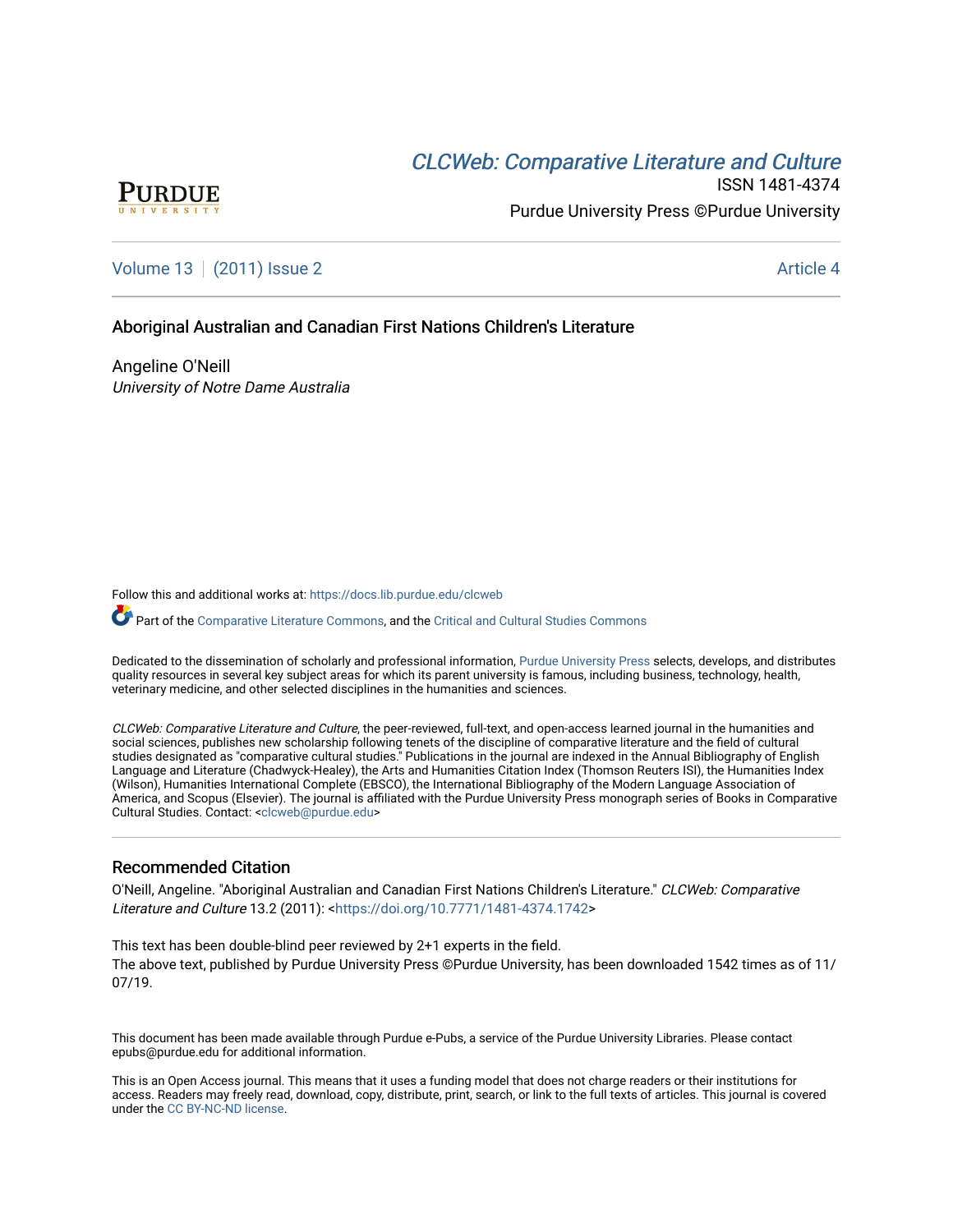# PURDUE

UNIVERSITY PRESS <http://www.thepress.purdue.edu>



ISSN 1481-4374 <http://docs.lib.purdue.edu/clcweb> Purdue University Press ©Purdue University

CLCWeb: Comparative Literature and Culture, the peer-reviewed, full-text, and open-access learned journal in the humanities and social sciences, publishes new scholarship following tenets of the discipline of comparative literature and the field of cultural studies designated as "comparative cultural studies." In addition to the publication of articles, the journal publishes review articles of scholarly books and publishes research material in its Library Series. Publications in the journal are indexed in the Annual Bibliography of English Language and Literature (Chadwyck-Healey), the Arts and Humanities Citation Index (Thomson Reuters ISI), the Humanities Index (Wilson), Humanities International Complete (EBSCO), the International Bibliography of the Modern Langua-ge Association of America, and Scopus (Elsevier). The journal is affiliated with the Purdue University Press monog-raph series of Books in Comparative Cultural Studies. Contact: <clcweb@purdue.edu>

## Volume 13 Issue 2 (June 2011) Article 4 Angeline O'Neill,

"Aboriginal Australian and Canadian First Nations Children's Literature"

<http://docs.lib.purdue.edu/clcweb/vol13/iss2/4>

Contents of CLCWeb: Comparative Literature and Culture 13.2 (2011) Thematic issue About Indigenous Literatures Ed. Angeline O'Neill and Albert Braz <http://docs.lib.purdue.edu/clcweb/vol13/iss2/>

Abstract: In her article "Aboriginal Australian and Canadian First Nations Children's Literature" Angeline O'Neill discusses Canadian First Nations and Australian Aboriginal children's picture books and their appeal to a dual readership. Inuit traditional storyteller and writer Michael Kusugak, Nyoongar traditional storyteller and writer Lorna Little, and Wunambal elder Daisy Utemorrah are cases in point. Each appeals to Indigenous and non-Indigenous, child and adult readerships, thus challenging two assumptions in Western scholarship on literature that 1) the picture book genre is necessarily the domain of children and 2) that traditional Indigenous stories are, similarly, best suited to children. O'Neill considers the ways in which Indigenous children's picture books represent the interaction between text and culture and challenge notions of literariness.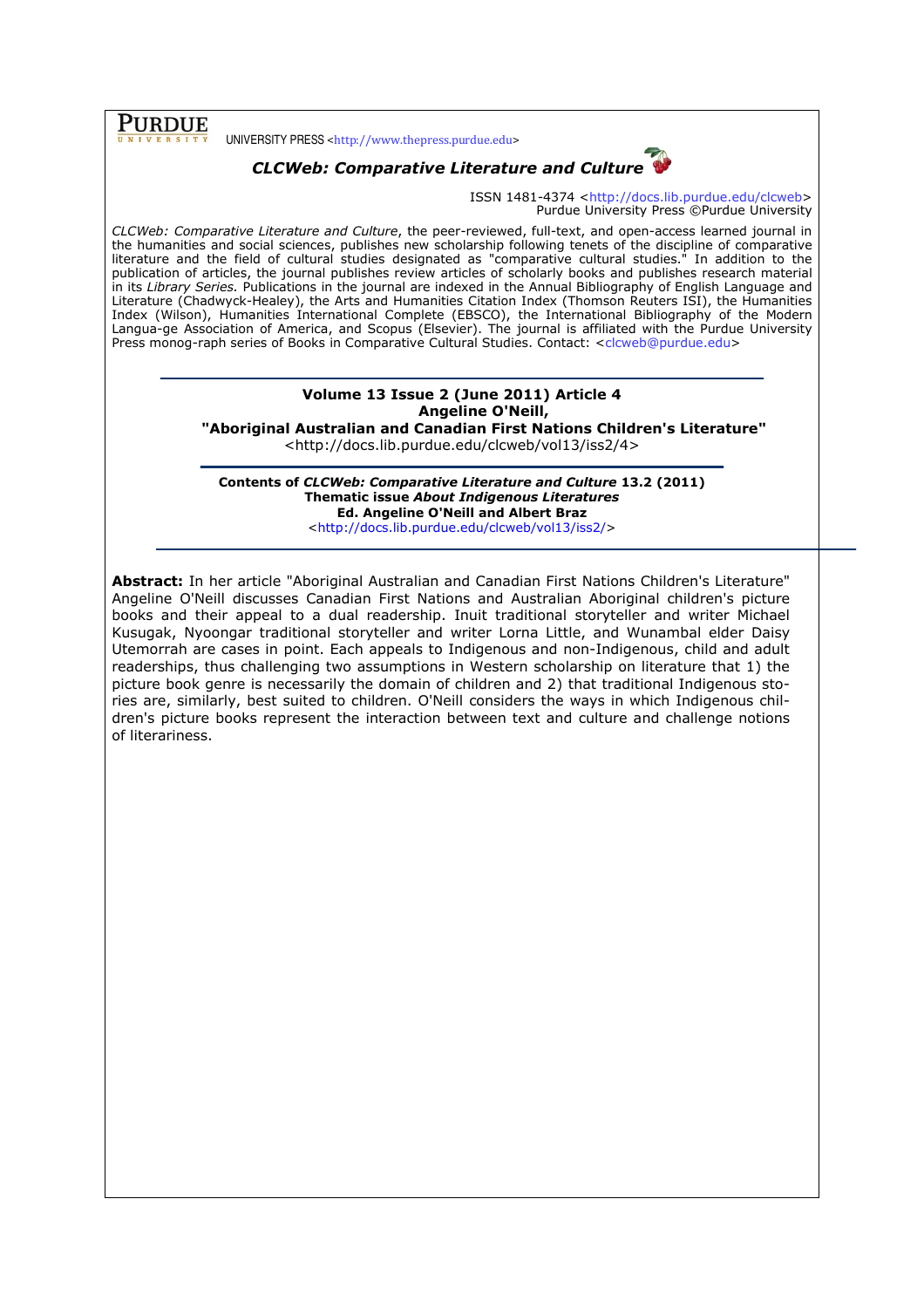Angeline O'Neill, "Aboriginal Australian and Canadian First Nations Children's Literature" page 2 of 10 CLCWeb: Comparative Literature and Culture 13.2 (2011): <http://docs.lib.purdue.edu/clcweb/vol3/iss2/4> Thematic Issue About Indigenous Literature. Ed. Angeline O'Neill and Albert Braz

### Angeline O'NEILL

#### Aboriginal Australian and Canadian First Nations Children's Literature

Children's literature is one of the most complex and challenging fields of literary studies. It is also one of the most underrated. Scholar and children's writer Peter Hunt has described it as "an amorphous, ambiguous creature; its relationship to its audience is difficult; its relationship to the rest of literature, problematic" (Literature 1). Scholars and critics of children's literature have certainly had to wrestle with fundamental issues of classification and evaluation. Yet as we know, it is one of the most powerful and, for some adults, even threatening forms of literature. After all, it is a very effective form of social engineering (e.g., on issues of racialization in children's literature see King and Streamas). If adults are to better understand the way it operates then it is apparent that we need to reconsider the processes of writing and reading, as Emer O'Sullivan, Peter Hunt, Clare Bradford, and Jon Stott, for example, have suggested. A further dimension is required when the text reaches across cultures (on characteristics of national narration in children's literature, see, e.g., Blažić). Of the multitude of subgenres collected together under the label of children's literature, from babies' concept books to formula fiction, I focus in my article on the Indigenous picture book genre as a problematic yet fruitful meeting place of oral and written traditions.

There exists a wide variety of picture books, some of which bear only a passing resemblance to each other. In the midst of them are the problematic picture books which defy easy categorization as they cater to both child and adult readers (on this, see, e.g., Wolf and DePasquale 88). Here we find an overlap with another burgeoning area, Indigenous literature. This all-too-general label includes a multitude of works from diverse genres for both adult and child readers. But, as the Chippewa writer Kateri Damm suggests, "any one solitary label distorts the multiplicity by suggesting that there is a cohesive, unitary basis of commonality among those so labelled" (13). Not surprisingly, Indigenous literature is an area which challenges such categorization (see Moses and Goldie xix-xxix; Harjo and Bird 19-31). My present discussion, however, is limited to children's picture books by Indigenous authors from Canada and Australia, whose aim is to educate the reader into the teller's own cultural experience (the distinction between lexical designations of the Indigenous population of Australia and Canada is of note: while the Indigenous peoples of Canada are acknowledged as First Nations, this is not yet so in Australia, where they continue to be "Aboriginal"). Inuit traditional storyteller and writer Michael Kusugak, Nyoongar traditional storyteller and writer Lorna Little, and Wunambal elder Daisy Utemorrah are cases in point. All appeal to Indigenous and non-Indigenous child and adult readerships and in this way challenge two often-held assumptions of Western literature: that the picture book genre is necessarily the domain of children and that traditional Indigenous stories are similarly best-suited to children. Indigenous children's picture books, it is thus assumed, must be a childish affair. Perhaps because many Indigenous writers seek to simplify aspects of their stories for young readers, too often the literary and socio-cultural value of their works goes unrecognized.

I postulate that a comparative methodology would be useful in this context as it enables a clearer view of the treatment by Indigenous and non-Indigenous writers, scholars and critics, and readers of Indigenous stories for children. Such a methodology brings into focus some of the unique features of Indigenous children's picture books, foremost among which is the integration of oral and written traditions. As O'Sullivan has noted, comparative literature is "situated on the interface between national philologies as well as between literary studies and such disciplines as philosophy, history of art, psychoanalysis, anthropology, sociology, film studies, theatre studies and so on" (5). Thus, I argue, it is in this space that the interaction of both adults and children with Indigenous children's picture books occurs. What, however, is children's literature? In An Introduction to Children's Literature, Hunt describes the field as "a remarkable area of writing … one of the roots of Western culture" which involves and integrates words and pictures, overlapping other art forms and modes such as video and oral storytelling (1). While this is true, its existence and power are certainly not confined to Western culture. O'Sullivan deals with the issue more directly when she states that it is literature that "must adapt to the requirements and capabilities of its readers … to bridge the communicatory distance between the unequal partners involved by adapting language, subject-matter and formal and thematic features to correspond to the children's stage of development and the repertory of skills they have already acquired" (14). Children's literature is also a form of social engineering driven by the asymmetry of communication between the adult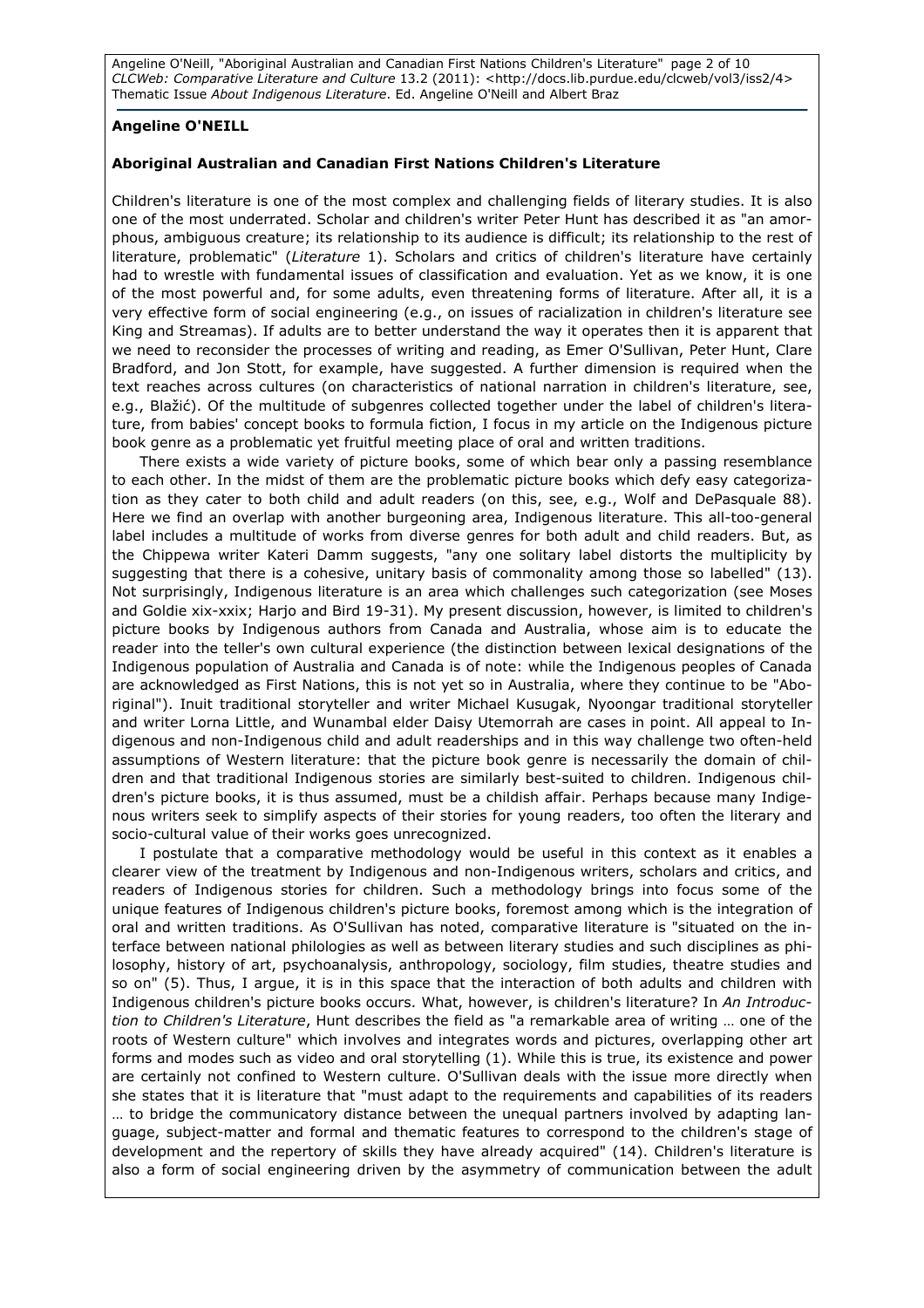Angeline O'Neill, "Aboriginal Australian and Canadian First Nations Children's Literature" page 3 of 10 CLCWeb: Comparative Literature and Culture 13.2 (2011): <http://docs.lib.purdue.edu/clcweb/vol3/iss2/4> Thematic Issue About Indigenous Literature. Ed. Angeline O'Neill and Albert Braz

writer and child reader, and the fact that all adults, having been conditioned themselves in a variety of ways, inevitably contribute towards the socio-cultural conditioning of children. This creates an interesting situation when the (adult) writer appeals either overtly or covertly in the picture book to an adult reader of another culture: the adult reader is often less open than the child reader to new ideas presented by the writer.

The picture book is the most easily recognizable form of children's literature and most often conforms to adult ideological expectations. Ideology is inscribed within the words, rule-systems and codes of every text and as we read "it reminds us of what is correct, commonsensical, or 'natural.' It tries, as it were, to guide both the writing and our subsequent readings of a text into coherence" (O'Sullivan 32). The genre of the picture book achieves this by integrating written and pictorial texts. It offers, potentially, an impressive meeting place for oral tradition and written tradition, and it is the genre of choice for an increasing number of Indigenous storytellers, many of whom are also writers of adult fiction (see Wolf and DePasquale 90). In the manner of oral storytelling, these texts often pose challenging questions to the alert adult reader. The problem is that as most adult Western readers come from a written tradition, they are unable or unwilling to engage with children's picture books in this way.

In a discussion of picture books and metafiction, David Lewis observes that "there is a tendency for us not to perceive picture books as unconventional and exceptional creations despite the fact that they frequently possess a playful and subversive quality" (132). Picture books are almost always associated with children, mainly because people believe children like and need pictures. While this may be true, studies have shown that children like and need pictures neither more nor less than adults. Similarly, it is a generalization that the imagination of children is qualitatively different from that of adults, who readily assume that visual images are "more concrete" than "abstract" words. So, the argument goes, pictures necessarily belong to children while words belong to maturity (Nodelman and Reimer 275). It is even sometimes extrapolated from this that written traditions are superior to oral traditions, a view which is convincingly dismissed by the Brazilian scholar Lynn Mario Menezes de Souza. Menezes de Souza's work focuses on Indigenous writing in Amazonian Brazil and on the relationship between Indigenous knowledge and writing. Ignorance of Indigenous culture and language at the institutional as well as the popular level in Brazil is similar to that in North America (U.S. and Canada), Australia, and New Zealand. Menezes de Souza advocates Walter Mignolo's notion of "border thinking" as a means to change "the colonial balance of power in knowledge production" (6). Discussing the relationship between Indigenous knowledge and writing, Menezes de Souza describes the Eurocentric concept whereby "alphabetic knowledge is seen to be the origin of philosophy and justice because it reified and decontextualized speech and facilitated the transformation of knowledge, now written down, into an object of contemplation (and the harbinger of abstract thought)" (10). He considers these assumptions alongside the view commonly espoused by many non-Indigenous organizations that Indigenous languages and cultures need to be enshrined in the Western written tradition for their own protection. Implicit in this view is the contradictory belief that "writing … is an innocuous, transparent technology and an essential instrument for the preservation and dissemination of Indigenous knowledge" (7). Attempts to read Indigenous writing accordingly deny what Menezes de Souza describes as "the crucial point in defining Indigenous knowledges … the recognition of their place-based locus of production and use in communities ethnically distinct and socio-historically distant from national centers of political and economic power" (7). Linked with that is the fact that several of the Amazonian cultures with which he is familiar are cultures of vision, where "alphabetic writing which merely registers speech needs to be complemented by the drawing of a visual text to guarantee the registration of knowledge" (9). For the storytellers discussed here, texts are oral/aural and visual/graphic. Simultaneously developing each of these forms is the greatest challenge facing Lorna Little, Michael Kusugak, and Daisy Utemorrah, teamed with their respective illustrators, Janice Lyndon, Vladyana Krykorka, and Pat Torres.

Lorna Little is a Western Australian Nyoongar elder and, as such, the myth story of The Mark of the Wagarl, is hers to tell. Little's claim to the story is established in the opening pages, where photos of both Little and her Nyoongar illustrator, Janice Lyndon, are accompanied by brief biographies. This is followed by a list of Nyoongar words and the explanation that "The Sacred Rainbow Serpent, Maadjit Walken, is the mother spirit and creator of Nyoongar Country, in the southwest of Western Australia. She formed the rivers, swamps and creeks, and all the trees and vegetation. Maadjit Walken made her first child the guardian spirit of the rivers and Fresh waters. His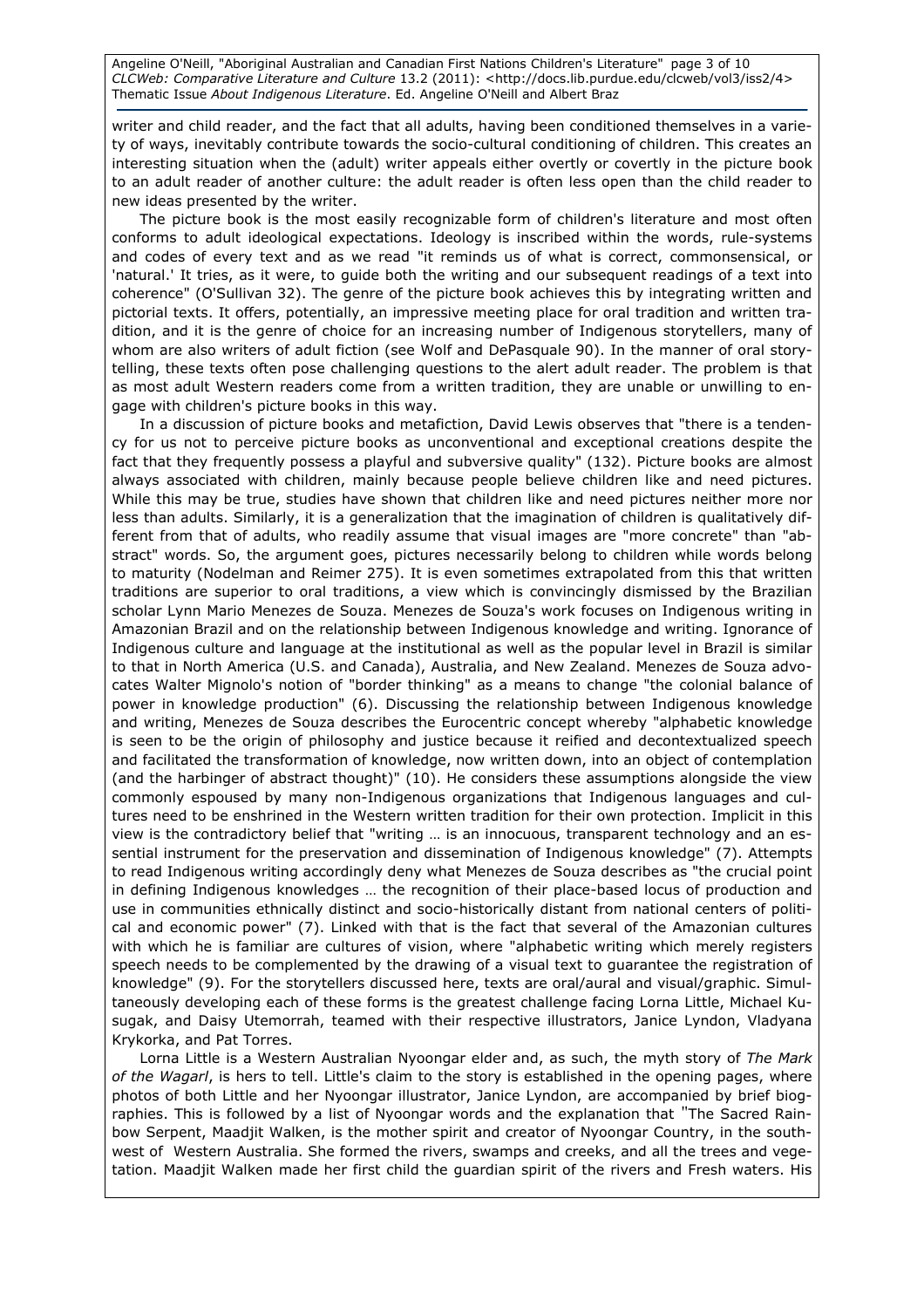Angeline O'Neill, "Aboriginal Australian and Canadian First Nations Children's Literature" page 4 of 10 CLCWeb: Comparative Literature and Culture 13.2 (2011): <http://docs.lib.purdue.edu/clcweb/vol3/iss2/4> Thematic Issue About Indigenous Literature. Ed. Angeline O'Neill and Albert Braz

name is Maadjit Wagarl, the Sacred Water Snake" (1). Little's explanation is complemented by the opening paragraphs of the myth story itself: "This is a story about the Wagarl … It is also the story of how a little boy received the Wagarl for his totem" (3). The double spread immediately inside the cover establishes that the story is being "told," not written, as it shows a group of children sitting cross-legged beside a river, listening to two elders. As we later learn, the site itself is central to the story. The same illustration also accompanies the opening paragraph. While the first half of the myth story concerns itself with the significance of the Wagarl for the Nyoongar people, the latter part tells of the disciplining by the Wagarl itself of Baardi, a disbelieving boy who dives into the river and disturbs the sacred snake in its cave. The Wagarl allows him to live on the proviso that he never speaks again and takes special care of all snakes. The story concludes with the explanation, in italics, that Baardi's leg was marked by the Wagarl and the birthmark has been passed down between generations into the present, marking the descendent who is to be "the spiritual brother or sister to the sacred snake" (27). This is followed by another double-spread with the same illustration of the children listening to their elder. Importantly, the listening children are Aboriginal, which serves as a reminder that Indigenous texts  $-$  for both children and adults  $-$  are generally produced with both an Indigenous and non-Indigenous readership in mind.

For children, whether Aboriginal or non-Aboriginal, The Mark of the Wagarl is a cautionary tale dealing with curiosity and lack of belief. Baardi must suffer the consequences of his actions and unwittingly pronounces his own punishment when he entreats the Wagarl, '"If you let me go, I promise I'll never tell anyone about you"' (20). For adults, however, Little sees the narrative differently. She suggests it is a story about faith and what we do with it, as well as the interaction between discipline and spirituality. Nevertheless, for both adults and children it is a story about the past in the present. The Mark of the Wagarl is, as I have said, a myth story. Ronald Wright offers some indication of the significance of the genre when he observes that "myth is an arrangement of the past, whether real or imagined, in patterns that resonate with a culture's deepest values and aspirations … Myths are so fraught with meaning that we live and die by them. They are the maps by which cultures navigate through time" (Wright qtd. in Wilson 4). Cultures mythologize themselves and others in order to make sense of their world: communicating myth stories between generations and between cultures is important to their continuation. It is also an act of generosity. For storytellers, writers, and illustrators from a particular culture to make a myth accessible to children (and adults) of another culture promotes understanding. However, this is a prospect that can only be fully realised if non-Indigenous adults and children are taught to read in new and different ways. Not surprisingly, many texts written and illustrated by Aboriginal people are cultural and political commentaries. Authors and illustrators experiment with a variety of approaches to their material in an attempt to better represent the worlds of their particular stories, whether based on traditional tales or experiences common to Indigenous and non-Indigenous readers. One of the most striking features of Australian children's literature in the last thirty years has been the emergence of Aboriginal publishing houses and the publication of stories by Aboriginal writers and illustrators, aimed at both an Indigenous and non-Indigenous readership. This political and ideological direction is particularly evident in Western Australia, where Magabala Books in Broome publishes a diverse range of Indigenous literature for children and adults. This is complemented by the Fremantle Arts Centre Press in Perth and the University of Western Australia Press, both of which are committed to Aboriginal cultures and issues. These publishing houses have provided some freedom from the homogenizing influence of many mainstream publishers, enabling the use of different sorts of narrative and discourse. However, children's literature requires (and is distinguished from adult literature by) its own fields of activity in publishing, marketing, reading and criticism. The cultural differences evidenced in much Indigenous children's literature require further variation within these fields of activity. Perhaps the most pressing example of this is in the form of non-Aboriginal adult readings and criticism. In relation to Indigenous literature in general, the Ojibwe writer Kimberly Blaeser has noted the need to find a way "to approach Native Literature from an indigenous cultural context, a way to frame and enact a tribal-centered criticism" (53). She is looking for a critical voice and method which moves from the culturallycentered text outward toward the frontier of 'border' studies, rather than an external critical voice and method which seeks to penetrate, appropriate, colonize or conquer the cultural center, and thereby, change the stories or remake the literary meaning" (53). In other words, academia is presently ill-equipped to do justice to these texts.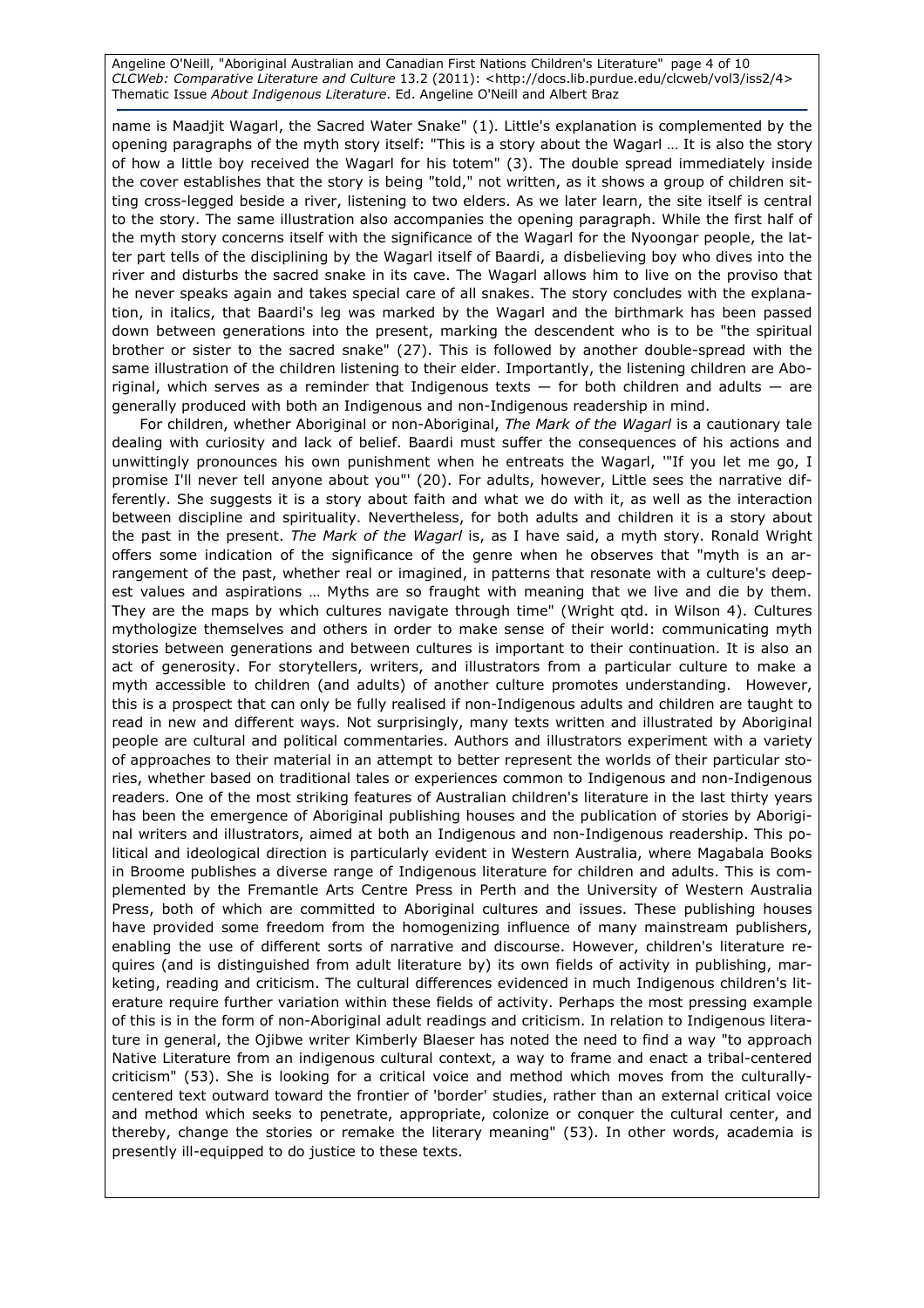Angeline O'Neill, "Aboriginal Australian and Canadian First Nations Children's Literature" page 5 of 10 CLCWeb: Comparative Literature and Culture 13.2 (2011): <http://docs.lib.purdue.edu/clcweb/vol3/iss2/4> Thematic Issue About Indigenous Literature. Ed. Angeline O'Neill and Albert Braz

Clare Bradford details the "agendas" of contemporary children's texts by Aboriginal authors as "recovery and retelling of traditional narratives; recovery and deployment of Aboriginal languages, including Aboriginal English; rewriting of historical narratives from the point of view of Indigenous people; narratives featuring the experience of Aboriginal people in urban settings; engagement with contemporary cultural and political questions; production of hybrid texts incorporating indigenous and non-indigenous traditions; new forms of collaboration between Aboriginal and non-Aboriginal people" ("Place and Politics" 4). The works of Utemorrah, Little, and Kusugak address all of these issues and thus they show that the most effective picture books function by making use of the gaps between words and pictures. Each picture book is really three texts: pictures, words, and a combination of both. Most often, it is the pictures which invite viewers to respond to the story, much of the meaning of which is made by pictorial dynamic. Illustrations are a key source of information about the story through use of shape, style, composition and size. Readers are invited to respond in different ways with the use and size of borders, the size and type of print, and placement of pictures and words in relation to each other. Mood is usually conveyed through use of color and shape, both of which influence a reader's response (see Nodelman and Reimer 280). These elements are all particularly useful in the literary space. Whether consciously or not, illustrators (like writers) work in culturally specific styles and readers have certain basic in-built expectations of illustrations; for example, viewers who read a language such as English or French, moving left to right, also "read" pictures left to right. Likewise, for them, the glance curve runs from [the] lower left corner to [the] upper right corner. Predictably, these readers read time left to right, as action on the left occurs before what happens on the right (Nodelman and Reimer 290). An appreciation of such fundamental characteristics of picture books suggests that the most effective of them are complex art forms which can be informative, enjoyable and encourage critical thinking in adults and children alike. Lewis elaborates on this when he describes the picture book genre as "always developing and open-ended", containing "words and images rubbing shoulders … different kinds of words, even in some instances different kinds of images" (142).

Children's literature and Indigenous literature have often been compared by scholars and critics for the wrong reasons. It is true that "just as colonizing countries have adopted a paternalistic stance towards the 'natives' and a patronizing one to their writings so, within what seems to be a single culture, the same attitude has been taken to children's books" (Hunt, Literature 2). It is also true that deceptive simplicity of an intrinsically complex process often characterizes both oral tradition and children's literature, making the two areas difficult to adequately define, particularly for a general readership. Not surprisingly, Western acknowledgement of the power and complexity of either oral tradition or children's literature has been slow in coming. However, while this comparison should end here, it often does not. Maria Nikolajeva, for example, has postulated an evolutionary model for children's literature, applicable, she argues, to all countries and languages, where the most "sophisticated" or "literary" texts are seen as the most developed (95). Certainly, children's literature in general is becoming increasingly elaborate. But it must be remembered that there exist simultaneously a variety of deceptively simple, effective forms and this fact challenges Nikolajeva's model. The complex literary space of Indigenous children's picture books is foremost among these, since it has been shown that both oral and written traditions are rich and complex forms of communication, engaging listeners and/or readers in specific yet quite different ways.

In Native Americans in Children's Literature Stott notes of Indigenous storytelling that original audiences would have watched the facial expressions and gestures of the tellers and would have been able to imagine the settings, animals, dwellings, costumes, and designs depicted in the stories (24). Obviously, this is impossible for most modern children, who need pictures to make important details visible and effectively replace the voice and gestures of the teller. The same is true of many adults. It thus becomes clear that picture books must be culturally accurate; great attention must be paid to detail and the originating culture of a story must be acknowledged. In the context of children's picture books in the English-speaking world at least, Indigenous picture books refuse "to take for granted how stories should be told and thus implicitly [comment] upon the nature of fiction itself" (Lewis 132). As is seen in the works of Little, Kusugak, and Utemorrah, some information on the writer and illustrator is useful — particularly for the adult reader, who can often also discern the reasons for the telling of the story and publication of the book. In the case of non-Indigenous storytellers of traditional Indigenous stories, Stott also suggests that "an awareness of differences between the retelling and its sources — additions, deletions, expansions, alterations helps readers better understand the meanings and intentions of the adaptors" (24). At this point,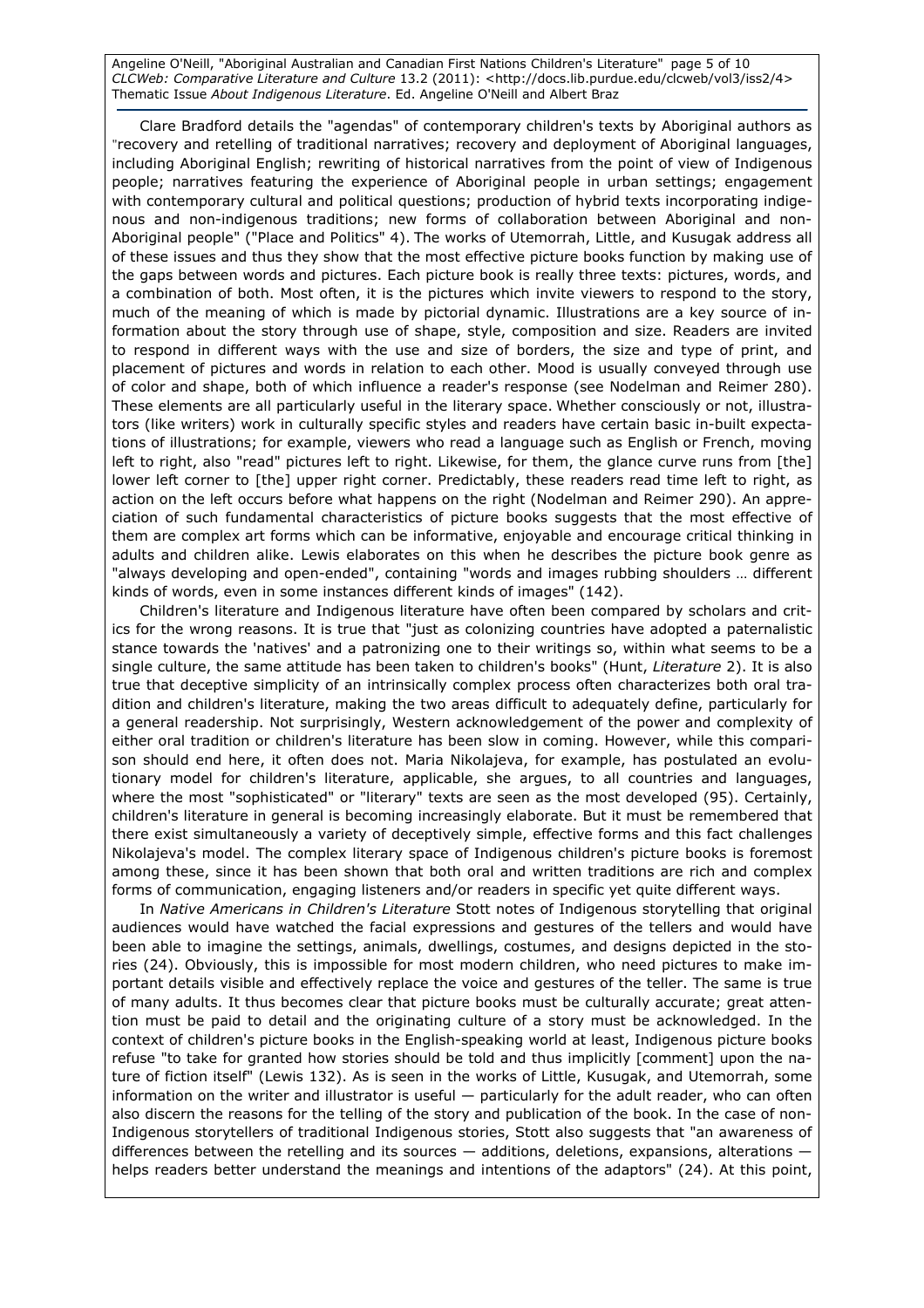Angeline O'Neill, "Aboriginal Australian and Canadian First Nations Children's Literature" page 6 of 10 CLCWeb: Comparative Literature and Culture 13.2 (2011): <http://docs.lib.purdue.edu/clcweb/vol3/iss2/4> Thematic Issue About Indigenous Literature. Ed. Angeline O'Neill and Albert Braz

the question is usually raised as to who has the ability and the right to tell stories — whether traditional or contemporary — of another culture (on this, see, e.g., Braz)? While this fraught issue is beyond the scope of the present discussion, it is worth noting that central to this debate is whether individuals of one culture can adequately represent the knowledge, spirituality and experiences of another culture. As the Abenaki storyteller and writer Joseph Bruchac has said: "deep knowledge is necessary for anyone (Native or non-Native) to write well about those essential building blocks of Native American cultures — the words of their elders, the traditional stories told to their children" (Bruchac qtd. in Stott xiii). Bruchac argues that story-telling, whether by or about a given culture group, is a powerful medium. This assumes an informed and accurate writer. In the hands of such writers (whether Indigenous or not) and of critical readers, the picture book blossoms into a unique artistic and educational opportunity.

The Inuk storyteller and writer Michael Kusugak's My Arctic  $1,2,3$  (1996) is in many ways similar. Like The Mark of the Wagarl, it is culturally specific. Although elements such as family interaction are common to most children, both texts remain "exotic": Inuit appearance and dress are as novel to many children in southern hemisphere countries, such as Australia, as polar bears in a snow-covered landscape. My Arctic aims to educate in two important ways: to teach Indigenous and non-Indigenous children to count, and to introduce non-Indigenous children to Inuit culture and lifestyle in Nunavut. It is actually two books in one. The counting book features full-color illustrations, by Vladyana Krykorka, of Arctic animals in a hunter-prey relationship. Kusugak introduces number concepts through the seasonal cycle, ranging from one polar bear "walk[ing] along the huge floe edge on Hudson Bay" to one million berries that "ripen in the fall," before returning to "one lone polar bear" searching for food in an autumnal landscape. The body of this text is framed by Kusugak's own story; following the title page and the dedications is a section in which Kusugak describes in simple terms some of the aspects of his Inuit lifestyle, such as where he grew up, the clothes he wears and his favorite foods. Beneath this is a color sketch of Kusugak and two Inuit children. The whole is offered with a conversational oral quality. The reader returns to Kusugak's experiences in the final five pages of the book, when he writes of the life he and his family live in Rankin Inlet with the animals of the tundra and the polar sea. A short paragraph elaborates on each of the animals referred to in the body of the counting text and is accompanied by a small black and white sketch. There is also a glossary of northern terms at the end of the book, ensuring that it is a multi-layered learning experience. A further instance is found in Kusugak's inclusion of inuksugak, which appear intermittently in his work. He explains that, while they were originally built of huge rocks in the form of a large man to aid in the corral of caribou, they are now used as landmarks "to help people find their way home". This combination of written and oral traditions, skillfully integrating illustrations, may engage an adult reader as well as a child. If, as O'Sullivan asserts, "'children's literature' denotes a simultaneous co-existence of a plurality of textual manifestations" (27), then this could be an example of the fulfilment of the genre's potential.

Inscribing difference while providing the young reader/listener with some familiar elements is one of Kusugak's strengths. Another of his picture books, Northern Lights: The Soccer Trails, exemplifies this, focusing on the surprising combination of family relationships, death, immortality, and soccer. It tells the story of a young Inuk girl, Kataujaq, and her loving relationship with her mother. When "one day, a big sickness [comes]" and her mother is "sent away, way down south in an aeroplane … she never [comes] home again … Her mother just never [comes] home again" (8). As the story proceeds, Kataujaq learns to play soccer with the other children with a soccer ball made of caribou skin stuffed with dry moss and fur. They play in the moonlight on the sea ice with goals made of ice blocks, and "they would run for miles and miles all night long" (10). Yet Kataujaq continues to feel sad and lonely. At this point in the story the northern lights (aurora borealis) are introduced, beautifully illustrated by Krykorka: "They are thin strands of light, thousands of thin strands of light, that move about from here to there like thousands of people running around, following one another" (12). Standing on the ice surrounded by the northern lights Kataujaq's grandmother explains death:

People die … And, when they die, their souls leave their bodies and go up into the heavens, and there they live. The thousands of people who have passed before us all live up there in the sky. When they were on earth, they too liked to play soccer. You can see them, thousands of them, all running around chasing their soccer ball all over the sky … But unlike us, they are immortal now and nothing hurts them anymore, so they use a huge, frozen walrus head with big tusks for a soccer ball. When they give that walrus head a mighty kick, it flies across the sky, and they all chase it from one corner of the sky to the other. If you whistle, they will come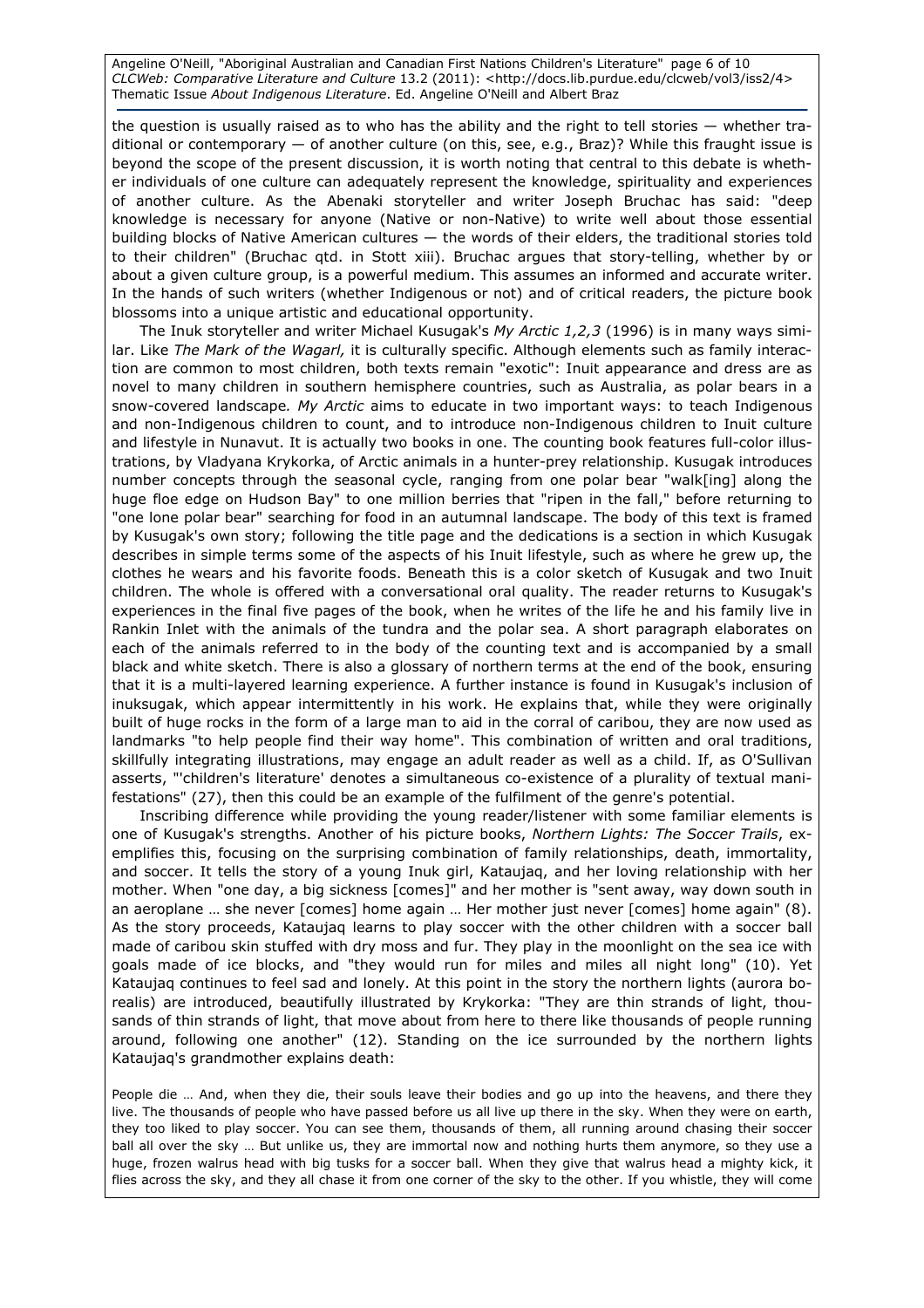Angeline O'Neill, "Aboriginal Australian and Canadian First Nations Children's Literature" page 7 of 10 CLCWeb: Comparative Literature and Culture 13.2 (2011): <http://docs.lib.purdue.edu/clcweb/vol3/iss2/4> Thematic Issue About Indigenous Literature. Ed. Angeline O'Neill and Albert Braz

closer, and, if you keep whistling, they will come even closer. But, beware, they may come too near. If they do, that walrus head might come swooping down and "Bonk!" knock your head off. When they come too close, rub your fingernails together so they make a clicking sound. That will make them go away. (12-14)

She proceeds to explain that Kataujaq's mother and grandfather are up there. The little girl watches the northern lights and finally sees her mother. The story concludes with the teller directly addressing the reading/listening child, reiterating that the northern lights "really are the souls of people who have died… And if you look closely, maybe you will see someone special whom you thought had gone away forever. That special person has not really gone away at all. It is the most wonderful thing. Taima" (18). As mentioned previously, Krykorka's illustrations are stunning, capturing the seasonal colours and beauty of the landscape, as well as depicting in minute, accurate detail the appearance, clothes, toys and activities of the Inuit (Kusugak insisted before they began their collaboration that she spend time in his community and meet the children upon whom his characters are based).

In an Australian context Daisy Utemorrah and Pat Torres's Do Not Go around the Edges (1990) also provides a multi-faceted learning experience with an obvious influence of oral tradition. As Bradford has noted, "The strategies of meaning-making deployed in Do Not Go Around the Edges demonstrate conceptual and textual complexities far removed from any simplistic notion of a mixture or blending of elements from different cultures. Rather its multiplicity of narratives and systems of meaning destabilizes the domination of British culture and standard English, forcing readers into new modes of reading" (Unsettling Narratives 68). Indeed it does and it challenges the boundaries of children's literature as propagated by most Western scholars, critics, and readers. However, contrary to Karen Patricia Smith, I suggest that, while the text is marketed as children's literature and won the Australian Multicultural Children's Book of the Year Award in 1991, Utemorrah and Torres offer it simultaneously to children and adults, Aboriginal and non-Aboriginal. Do Not Go around the Edges is strongly autobiographical. Both Utemorrah and Torres are traditional storytellers, which is evident in the way that Torres's illustrations do not simply echo Utemorrah's story, but add a dimension of their own. Each double-page spread contains three distinct threads and the process of interweaving them creates the text. Utemorrah's autobiography sits at the bottom of the page outside a border. Above this is a second border which surrounds Torres's vibrant art-work. Utemorrah's poems are situated within this space, contained by yet another border. The book opens with a photograph of Utemorrah's face as she gazes into the distance. This photograph merges with a map of the Kimberley region in north-western Australia, focusing on the island of Galinji, where Utemorrah was born, as well as Kunmunya Mission, where she grew up, and Mowanjum, where she lives now.

In Do Not Go around the Edges ideology and discourse are inseparable, together creating a sense of self and landscape. As the title suggests, Australians should not be afraid of this process and metaphorically cling to the continent's edges, but should venture physically, emotionally, and spiritually into the centre, clearly identified in this text with Aboriginal Australia. The first poem reads: "Do not go around the edges / Or else you'll fall. / No good that place / Or else you slip" (1). This sentiment is embedded in a brilliant ochre colored illustration of a group of Wandjina spirits around a fire. Beneath the illustration and separated from it by a border, the autobiography begins: "Story About My Life. I was born in Kunmunya Mission in February 1922. From my childhood I lived with my parents, in a humpy" (1). This pattern is repeated throughout the text, to the point that the facts of Utemorrah's autobiography are overshadowed by an impressive mix of dreaming stories, experiences and opinions within the context of Torres's vibrant illustrations. The privileging of the communal over the personal is characteristic of an oral tradition. These illustrations combine traditional Aboriginal art-work with realistic depictions of flora, fauna and human figures. In this context, Utemorrah and Torres reveal aspects of the Dreaming: a difficult concept to which English language is profoundly ill-suited. It may roughly be described as pertaining to Aboriginal philosophical and religious tradition (McGrath 377). Utemorrah's poems "Burun Burun the Kingfisher" (7) and "Wandjinas" (16) elaborate on this and thus are educational. At the bottom of the double-page spread which contains the latter, Utemorrah notes in her autobiography: "This is what they told me: the Wandjina is our God, he's the one which gave us everything, the land, our country, our dreamtime stories, that's what my parents told me" (16). On this spread the reader's attention is drawn firstly to the art work — a stunning ochre colored drawing of Wandjinas — and the poem inside it. Both of these represent a communal experience, before the reader's eyes drift down the page to Utemorrah's simple autobiographical comment. This movement from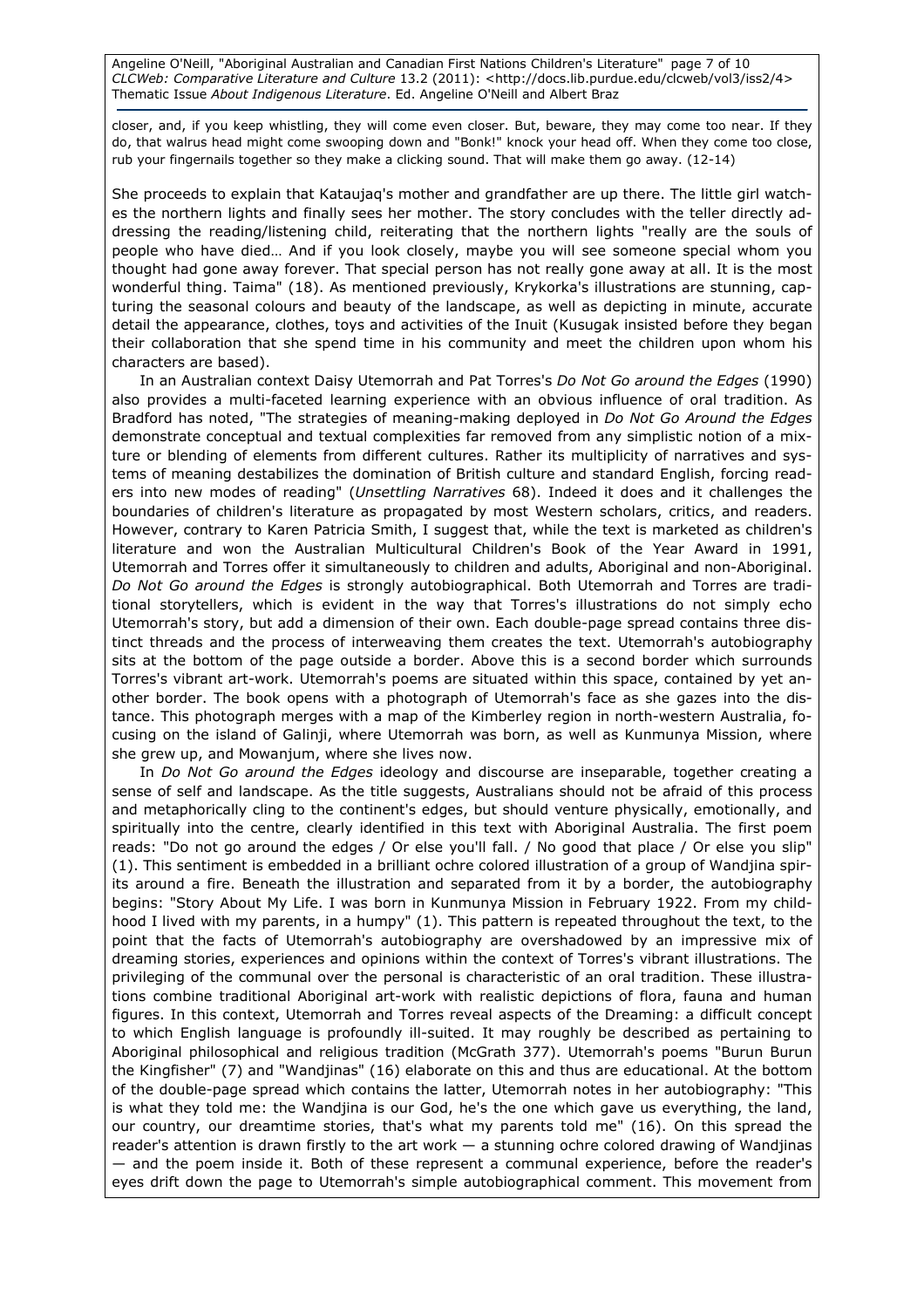Angeline O'Neill, "Aboriginal Australian and Canadian First Nations Children's Literature" page 8 of 10 CLCWeb: Comparative Literature and Culture 13.2 (2011): <http://docs.lib.purdue.edu/clcweb/vol3/iss2/4> Thematic Issue About Indigenous Literature. Ed. Angeline O'Neill and Albert Braz

the communal to the personal, prompted by the convergence of art-work, poem and autobiography, exemplifies the way that Do Not Go around the Edges fosters diverse meaning-making processes.

The idea of language is as important to the text as the use of language. Utemorrah states that she speaks three Aboriginal languages: Ngarinyin, Wunambal, and Worrora, stressing that "I help with the language to make it live again" (28). Interestingly, beyond the use of language groups and some animals, Aboriginal languages are not actually incorporated into the story, which is told in a mixture of Standard English and Aboriginal English. Similarly, an emphasis on the relationship between language and experience is central to Story about Feeling (1989), by Western Australian Bunitj Clan elder Bill Neidjie, also published by Magabala Books. This text is a selected series of transcriptions, organized by Keith Taylor, concerned primarily with sharing part of Neidjie's Dreaming. It is arranged on the page in a series of verse-like structures, and includes maps and illustrations of Aboriginal artwork. Neidjie is generously sharing aspects of his culture with non-Aboriginal readers and listeners. He begins: "Tree, grass, star … / because tree and star working with you. / We got blood pressure / but same thing ... spirit on your body, / but e working with you. Even nice wind e blow … having a sleep … / because that spirit e with you" (2). And he concludes the final section, entitled "We Like White-Man All Right," forcefully: "No-matter about that White-European, / e can go with that one but must White-European got to be listen this culture / and this story / because important one this. / This on my Bunitj Clan I put it"  $(171)$ . While Neidjie's Aboriginal English differs notably from Utemorrah's hybrid English, both are storying their culture and themselves in the literary space created when oral and written traditions meet. It is not surprising then that the fifteen poems in Do Not Go around the Edges vary in complexity and length. In "Bind with the White Man's Law" the reader overhears a conversation between the Mother Land and the poet, during which the former laments: "Come back, why have you left me alone? / The white man's law still binds you. / The time will come when you must pass  $-$  / I am lost without you, thinking of the times, / the days when you were here, / so proud in your Mother Land" (11).

As the text proceeds, the mood darkens noticeably and some of the sentiments expressed are reminiscent of Neidjie's darker moments. However, while Neidjie remains determined that non-Aborigines will have to listen and learn, Do Not Go around the Edges culminates in "Our Mother Land":

Our dream and our past is buried under the ground. When the sun rises and begins another day all is empty, ground and hill shake on us, overwhelmed with people everywhere. The dream the past  $-$  where does it stand now? The burun burun whirrs in the night time And the owl calling! And the dingo howling! The moon shines on the water, all is ended — And the dreamtime gone. (29)

Torres's corresponding double-page illustration is a mix of swirling grey-blue brush strokes, at the centre top of which is a moon. A trail of bright yellow and red horizontal brush strokes diminishes in length and vibrancy as the reader's gaze is drawn from the bottom of the illustration towards the pale top. Outside the border, at the very bottom of the last page is Utemorrah's final, impressive statement, reflecting the mood of the poem and illustration: "And now I am getting old." Do Not Go around the Edges, like Neidjie's Story about Feeling, is no fairytale adapted for non-Aboriginal children. It is instead a combination of Dreaming stories, communal experiences and opinions and personalized political commentary on non-Aboriginal Australia's shameful treatment of the continent's First Nations. Simultaneously, it is a celebration of traditional Aboriginal culture and a veiled warning of the consequences of interfering with it. Finally, it is a lament for damage already done. The finely interwoven poems, illustrations and autobiography speak powerfully and in different ways to readers of any age.

The characteristics of Indigenous children's literature are well-suited to communicating the complexities of one people's culture and history to another. The fact that the children's picture book aims at  $-$  but is most definitely not restricted to  $-$  a child readership without necessarily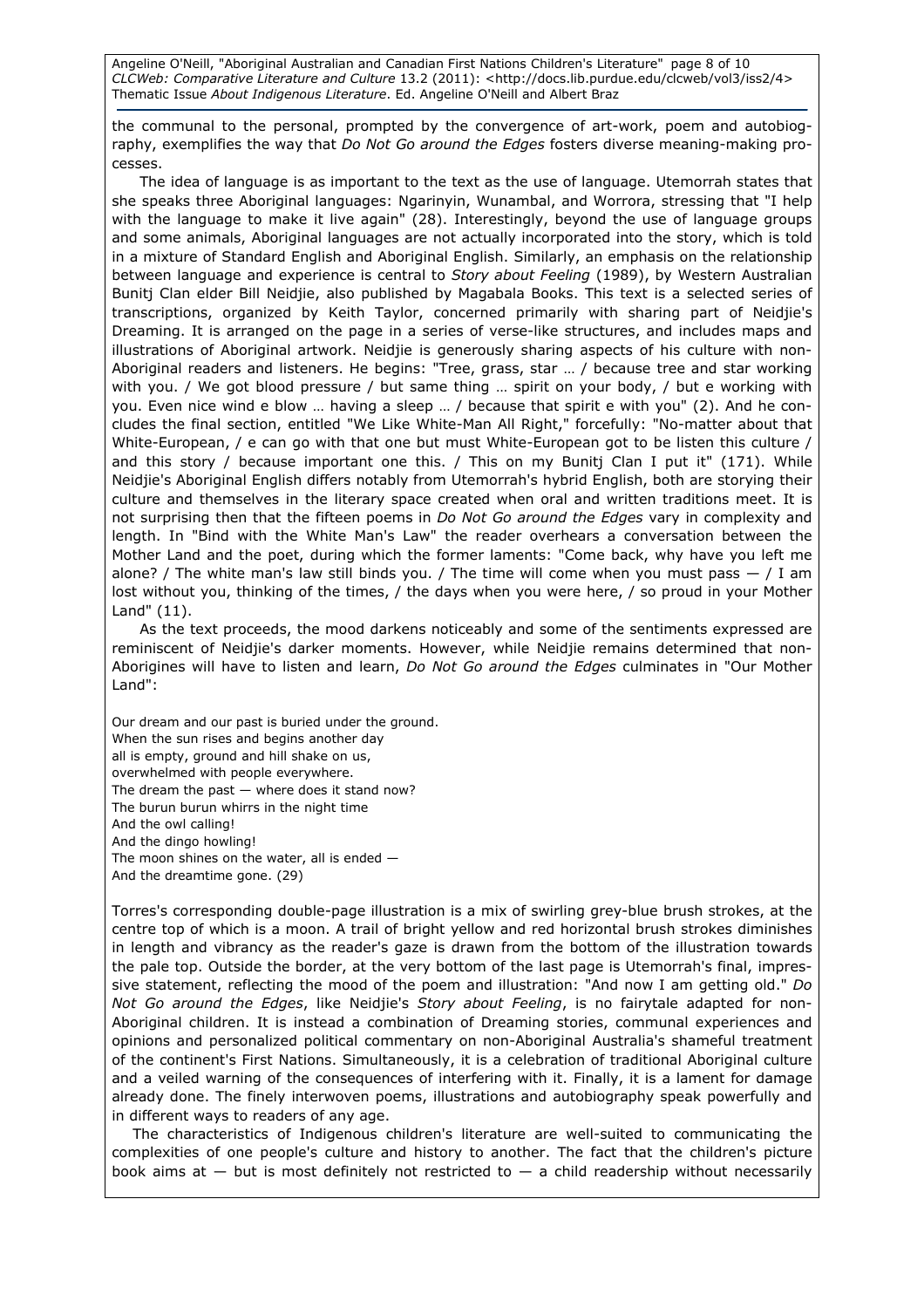Angeline O'Neill, "Aboriginal Australian and Canadian First Nations Children's Literature" page 9 of 10 CLCWeb: Comparative Literature and Culture 13.2 (2011): <http://docs.lib.purdue.edu/clcweb/vol3/iss2/4> Thematic Issue About Indigenous Literature. Ed. Angeline O'Neill and Albert Braz

detracting from complex cultural content further evidences its potential in the hands of adult readers who are prepared to learn to read in new and different ways. Indigenous writers have of course produced works fitting into all literary categories as well as works that challenge categorization. The works of Michael Kusugak and illustrator Vladyana Krykorka, for example, range from My Arctic 1,2,3 to Northern Lights: The Soccer Trails, the latter of which is a myth-story, autobiography, and a story about contemporary Inuit culture. In this respect, it is similar to Daisy Utemorrah and Pat Torres's Do Not Go around the Edges and Lorna Little's The Mark of the Wagarl. Each of these texts is a meeting place for oral and written traditions featuring intricate patterning of words and illustrations, which tell their own complementary stories. In accordance with the oral tradition, the texts discussed speak to both adults and children, Indigenous and non-Indigenous readers. To children, they may be simplified myth-stories and stories of specific Indigenous peoples. To more advanced readers, the texts speak differently, as the written word is combined with illustrations, maps and additional information such as the author's and illustrator's background. Of course, the adult readers' life experiences and education exert a significant influence on the way meanings are made: the texts will obviously be perceived differently by a member of the same language group as the writer or a different language group or a non-Indigenous person. It is a shame when these rich texts are dismissed, according to the tenets of Western children's literature, as at best valuable for children alone and at worst devoid of value. Often this dismissal is taken one step further and Indigenous literature in general, and myth-stories in particular, is infantilized. A comparative methodology allows an investigation into and rejection of this occurrence. In fact, utilizing a comparative methodology in the study of what I have termed Indigenous children's picture books illuminates an important literary space. As Hans Ulrich Gumbrecht has said, rather than actually comparing literatures, "comparative literature" now names "an intellectual and institutional space … where experimental thinking relevant for the future of the Humanities [can] take place" (Gumbrecht qtd. in O'Sullivan 5). It is this space which affords the opportunity to consider the exciting prospects of Indigenous children's picture books.

#### Works Cited

Blaeser, Kimberly. "Native Literature: Seeking a Critical Center." Looking at the Words of Our People: First Nations Analysis of Literature. Ed. Jeannette Armstrong. Penticton: Theytus, 1993. 51-62.

- Blažić, Milena Mileva. "Children's Literature in South-East Europe." CLCWeb: Comparative Literature and Culture 13.1 (2011): <http://docs.lib.purdue.edu/clcweb/vol13/iss1/10>.
- Bradford, Clare. "Place and Politics: Aboriginal Texts for Children." Viewpoint 10 (Summer 2002): 3-6.
- Bradford, Clare. Reading Race: Aboriginality in Australian Children's Literature. Carlton South: Melbourne UP, 2001.
- Bradford, Clare. Unsettling Narratives: Postcolonial Readings of Children's Literature. Waterloo: Wilfrid Laurier UP, 2007.

Braz, Albert. "Collaborative Authorship and Indigenous Literatures." CLCWeb: Comparative Literature and Culture 13.2 (2011): <http://docs.lib.purdue.edu/clcweb/vol13/iss2/3>.

- Cruikshank, Julie. Life Lived like a Story: Life Stories of Three Yukon Native Elders. Lincoln: U of Nebraska P, 1990.
- Damm, Kateri. "Says Who: Colonialism, Identity and Defining Indigenous Literature." Looking at the Words of Our People: First Nations Analysis of Literature. Ed. Jeannette Armstrong. Penticton: Theytus, 1993. 10- 26.
- Harjo, Joy, and Gloria Bird, eds. Reinventing the Enemy's Language: Contemporary Native Women's Writings of North America. New York: Norton, 1997.
- Hunt, Peter. An Introduction to Children's Literature. Oxford: Oxford UP, 1994.
- Hunt, Peter. Introduction. Literature for Children: Contemporary Criticism. Ed. Peter Hunt. London: Routledge, 1992.

King, C. Richard, and John Streamas, eds. Racialized Narratives for Children. Thematic issue CLCWeb: Comparative Literature and Culture 10.2 (2008): <http://docs.lib.purdue.edu/clcweb/vol10/iss2/>.

Kusugak, Michael, and Vladyana Krykorka. My Arctic 1,2,3. 1996. Toronto: Annick, 2001.

- Kusugak, Michael, and Vladyana Krykorka. Northern Lights: The Soccer Trails. 1993. Toronto: Annick, 2003. Lewis, David. "The Constructedness of Texts: Picture Books and the Metafictive." Signal 62 (May 1990): 131-46.
- Little, Lorna, and Janice Lyndon. The Mark of the Wagarl. Broome: Magabala, 2004.

McCormack, Patricia. "Competing Narratives: Barriers between Indigenous Peoples and the Canadian State." Indigenous Peoples and the Modern State. Ed. Duane Champagne, Karen Jo Torjesen, and Susan Steiner. Walnut Creek: AltaMira, 2005. 109-20.

Menezes de Souza, Lynn Mario Trinidade. "Remapping Writing: Indigenous Writing and Cultural Conflict in Brazil." English Studies in Canada 30.3 (2004): 4-16.

McGrath, Ann. "Contested ground: what is 'Aboriginal history'?" Contested Ground: Australian Aborigines under the British Crown. Ed Ann McGrath. St Leonard's: Allen and Unwin, 1995. 359-97.